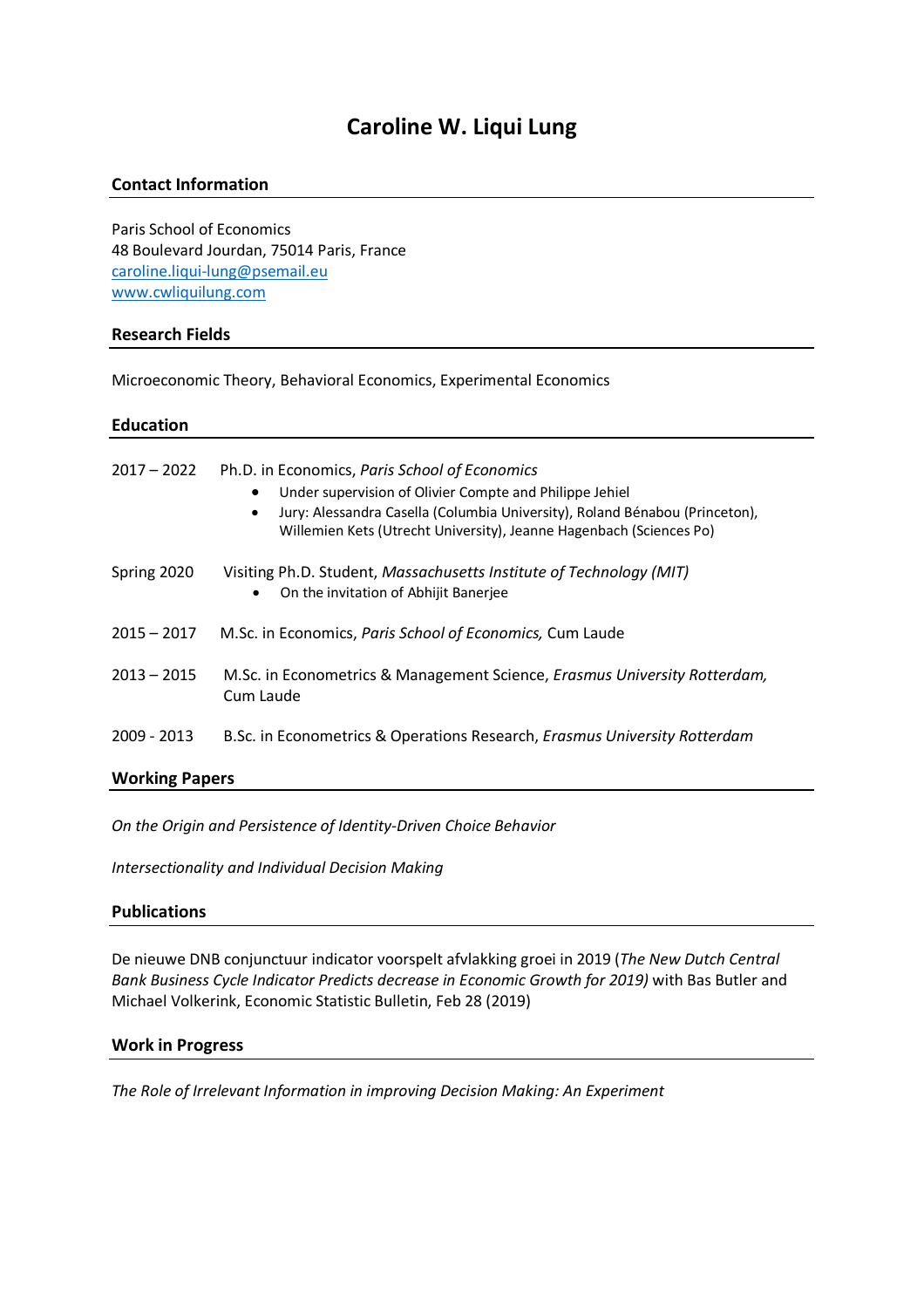## **Teaching Experience**

| 2019-2022                      | Paris School of Economics<br>Teaching assistant Microeconomics 1, master in Economics (APE)                                                                  |
|--------------------------------|--------------------------------------------------------------------------------------------------------------------------------------------------------------|
|                                | Teaching assistant Econometrics 1, master in Economics (APE)                                                                                                 |
| 2012-2014                      | Erasmus University Rotterdam,                                                                                                                                |
|                                | Teaching assistant for the following courses:                                                                                                                |
|                                | "Advanced Programming in JavaScript", third-year course, Bachelor in Econometrics                                                                            |
|                                | "Programming in MATLAB", second-year course, Bachelor in Econometrics<br>٠                                                                                   |
|                                | "Mathematics 1 and 2", first-year courses, Bachelor in Economics and Business                                                                                |
|                                | "Applied Statistics 1", first-year course, Bachelor in Economics and Business                                                                                |
| <b>Professional Experience</b> |                                                                                                                                                              |
| June 2022                      | Member of the Research Review Committee for the Erasmus School of Economics                                                                                  |
|                                | With prof. Lindeboom (VU Amst.), prof. Iammarino (LSE), prof. Van Wassenhove                                                                                 |
|                                | (INSEAD), prof. Correia (LSE), prof. Muller (NYU Stern) and prof. Rinnooy Kan (UvA)                                                                          |
|                                | Sep '18 - Sep `19 Co-organizer Applied Economics Lunch Seminar, Paris School of Economics                                                                    |
|                                |                                                                                                                                                              |
|                                | July '17 - Oct '18 Consultant, De Nederlandsche Bank (Dutch Central Bank)                                                                                    |
|                                | Revision of the Dutch business cycle indicator model                                                                                                         |
| May '16- Mar '17               | Research Assistant, Paris School of Economics, J-Pal and The Worldbank                                                                                       |
|                                | Under supervision of Karen Macours, Luc Behaghel and Jeremy Gignoux                                                                                          |
|                                |                                                                                                                                                              |
|                                | Nov '14 - May '15 Graduate Internship, De Nederlandsche Bank (Dutch Central Bank)                                                                            |
|                                | Department of Economic Research, analyzing the effects of monetary policy on                                                                                 |
|                                | income inequality using a state-space mixed frequency VAR model                                                                                              |
| Summer 2014                    | Summer School Student, London School of Economics                                                                                                            |
| Jan-March 2014                 | Research Assistant, American University Washington D.C.                                                                                                      |
|                                | Under supervision of Robin Lumsdaine                                                                                                                         |
|                                |                                                                                                                                                              |
| 2012-2013                      | Research Assistant in Applied Economics, Erasmus University Rotterdam                                                                                        |
|                                | <b>Seminar Presentations and Conferences</b>                                                                                                                 |
|                                |                                                                                                                                                              |
| 2022                           | Stanford Institute for Theoretical Economics (Psychology and Economics), North                                                                               |
|                                | American Winter Meeting Econometric Society, Royal Economic Society                                                                                          |
|                                | Annual Conference, 100 years of Economic Development (Cornell), ERINN 2022                                                                                   |
| 2021                           | CREED Lunch Seminar (UvA), Asian Meeting Econometric Society, ThReD 2021, China                                                                              |
|                                | Meeting Econometric Society, Lunch Seminar TOM (PSE), ECINEQ 2021, Warwick                                                                                   |
|                                | PhD Conference, ADRES 2021 Conference                                                                                                                        |
|                                |                                                                                                                                                              |
| 2020                           | MIT Economic Theory Lunch Seminar, TOM seminar (PSE), PSI seminar (PSE),<br>Reading Group in Economic Theory (PSE/Sciences-Po), CIRED Doctoral Days, Applied |
|                                | Young Economics Webinar (Warwick/Monash), DDEE Seminar (Paris-Nanterre), FUR                                                                                 |
|                                | 2020 (cancelled)                                                                                                                                             |